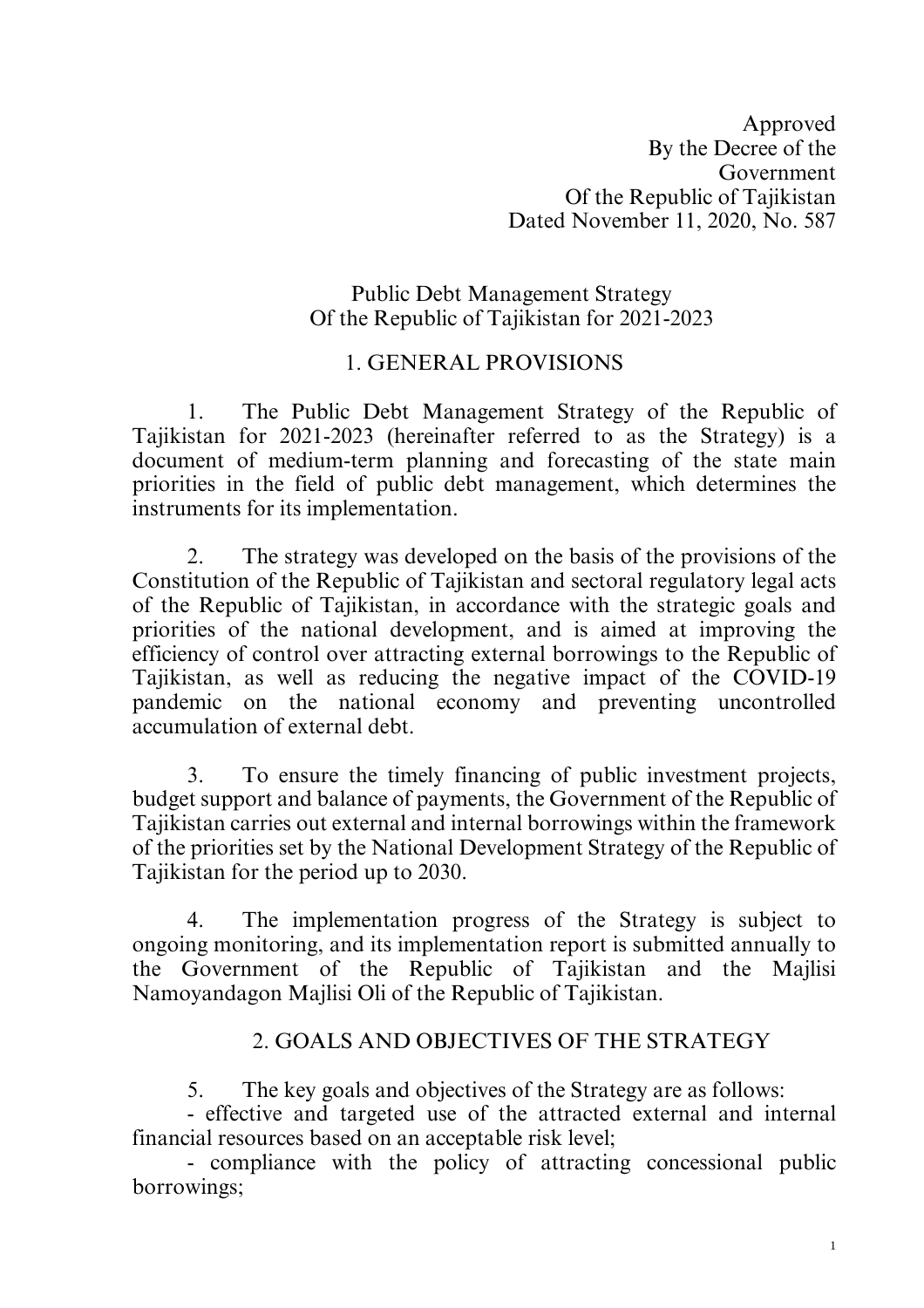- attraction of loans in coordination with the public investment program based on assessing the rate of return and effectiveness of projects, and improving the institutional framework for coordinating and monitoring their implementation;

- improvement of the debt management system based on public debt accounting, analysis and monitoring;

- development of the state securities market and ensuring the public debt sustainability;

- maintaining the optimal structure of the debt portfolio by gradually and consistently increasing the mobilization of domestic resources through the development of the state securities market to diversify the country's borrowing portfolio structure.

### 3. OUTCOMES OF THE PUBLIC DEBT MANAGEMENT STRATEGY FOR 2018-2020

6. During 2018-2020, the public and publicly guaranteed debt level in the Republic of Tajikistan was maintained within the limits recommended by international financial institutions, which was set at 60.0 percent of the gross domestic product, and in 2018 it was 48.8 percent, in 2019 year - 45.0 percent, and in 2020 - 49.0 percent of the GDP.

7. The public debt sustainability was ensured through strict compliance with the provisions of the Public Debt Management Strategy of the Republic of Tajikistan for 2018-2020. This document sets out the appropriate fiscal measures for the effective public debt management in order to minimize the monetary costs of servicing the existing debt and the newly attracted external borrowings. The low level of public debt made it possible to preserve a relative stability in the advancement of public finance policy, ensure the effective implementation of priority development projects, as well as timely and rigorous external debt servicing.

8. Until 2020, due to the increased economic performance of the real sector, including investments and services, the national economy demonstrated positive trends in its growth and, in general, the overall stability of the country's macroeconomic indicators was maintained.

9. In January-September 2020, the real GDP growth in the Republic of Tajikistan amounted to 4.2 percent, and the nominal GDP volume was 55,646.6 million somoni. Economic development was mainly supported by an increase in industrial output by 10.7 percent, in agricultural production by 8.1 percent, and in foreign trade turnover by 8.3 percent (y/y).

10. The foreign exchange policy was based on a floating regulated rate regime, and in 2018-2020 the official exchange rate of the somoni to the US dollar depreciated by an average of 9.4 percent over the year. The somoni depreciation in 2020, along with seasonal factors and other known external and internal factors, was also influenced by the impact of COVID-19 pandemic. In the period of 2018-2020, the threshold for attracting public debt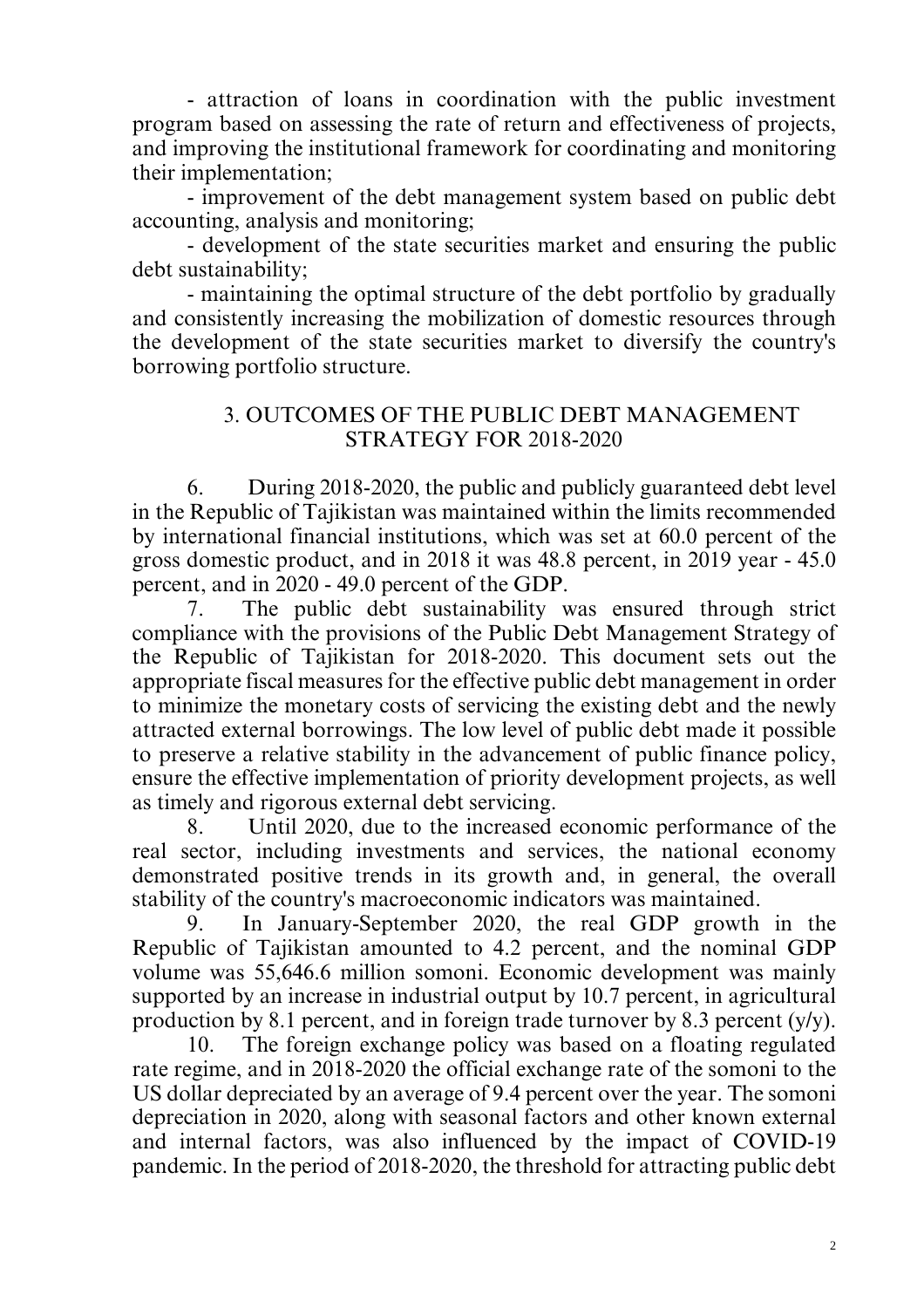and publicly guaranteed debt in the Republic of Tajikistan was complied with, following the advice by international financial institutions.

11. In accordance with the previous strategy, the Government of the Republic of Tajikistan was implementing a moderate policy of providing public guarantees in the period from 2018 to 2020. The Ministry of Finance of the Republic of Tajikistan, in compliance with the requirements and procedures for issuing public guarantees in exceptional cases of public borrowings, borrowed 11.2 million US dollars with the public guarantee in the period from 2018 to October 1, 2020

12. The key indicators specified by this document, including the grant element in the attracted external borrowings, the ratio of nominal debt to gross domestic product, debt net present value to gross domestic product and to budget revenues, as well as their stable dynamics were achieved during the effectiveness of the Public Debt Management Strategy of the Republic of Tajikistan for 2018-2020.

13. Targeted risk profile indicators and debt portfolio cost had been set forth by the Public Debt Management Strategy of the Republic of Tajikistan for 2018-2020 in order to maintain an appropriate public debt portfolio structure in terms of costs, risks and balance.

14. Implementation of the analytical outputs using a number of acceptable financing models provided the opportunity to significantly reduce the public debt portfolio costs, maintaining in the same time the average risk level. Indicators and targets that inform the analysis of the key debt indicators trends, are shown below.

| Indicators                                                   | Targets  | $2020*$<br>(*projected) |
|--------------------------------------------------------------|----------|-------------------------|
| Minimal grant element in new loan agreements $(\%)$          | 35       | 35                      |
| Debt NPV to GDP $(\%$                                        | 30       | 28.7                    |
| Weighted average interest rate of the debt portfolio $(\%)$  | $0 - 3$  | 2.3                     |
| Average time to maturity (years)                             | $4-9$    | 8.1                     |
| Average time to pay off domestic debt (years)                | $4 - 7$  | 4.0                     |
| Average time to refinance (years)                            | $4 - 7$  | 7.9                     |
| Debt to be refinanced in 1 year $\frac{0}{0}$ of total debt) | $\leq17$ | 6.9                     |

#### Targets and indicators of the Strategy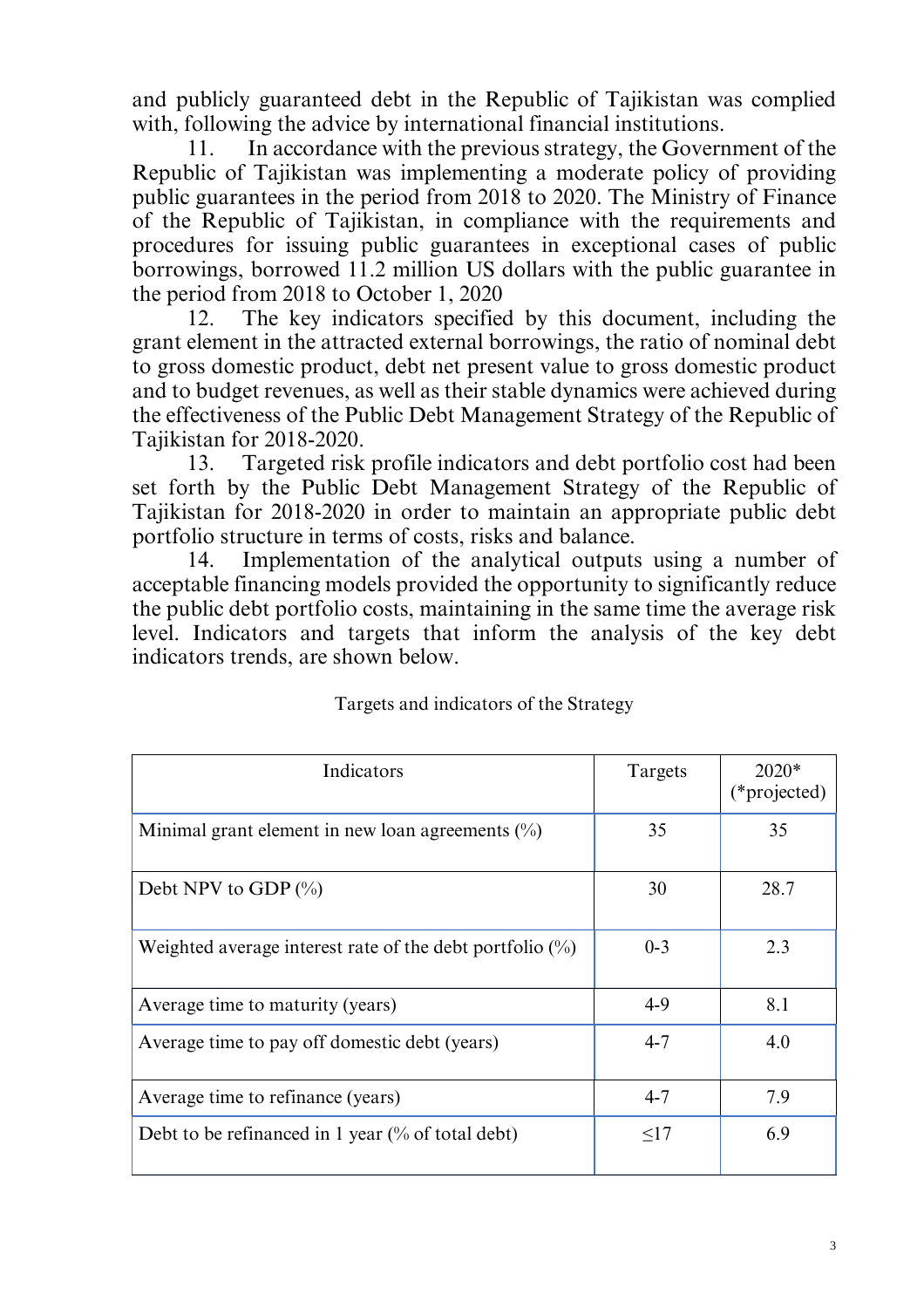| Fixed rate debt $\frac{0}{6}$ of total debt) | $\geq\!\!85$ | 99.7 |
|----------------------------------------------|--------------|------|
| Foreign currency debt (% of total debt)      | $\leq 85$    | 80.3 |

#### 4. DEBT SUSTAINABILITY ANALYSIS §1. External debt sustainability analysis

15. In accordance with the baseline (current) scenario, external debt indicators are improving compared to 2018-2019. According to the 2019 public debt sustainability analysis, only three indicators, including the present debt value to exports, debt service to exports and debt service to revenues, were relatively above the thresholds, and their projected values increase in the medium and long term. According to the baseline scenario, the volume of public debt will stabilize in the medium term. The initial mismatch of one external debt indicator (public debt servicing to exports) in 2020 was caused in part by funding needsrelated to the COVID-19 pandemic, and will meet the threshold over the medium term. By the end of the forecast period in 2023, these indicators will decrease compared to the level of 2020.

16. Two of the external debt indicators, including the ratio of the debt present value to gross domestic product and the ratio of the debt present value to exports, would exceed the set threshold value during the first year of this Strategy, but, subsequently, in the medium term, they will meet the established threshold value, since public debt management is improving and performance indicators improve as well.

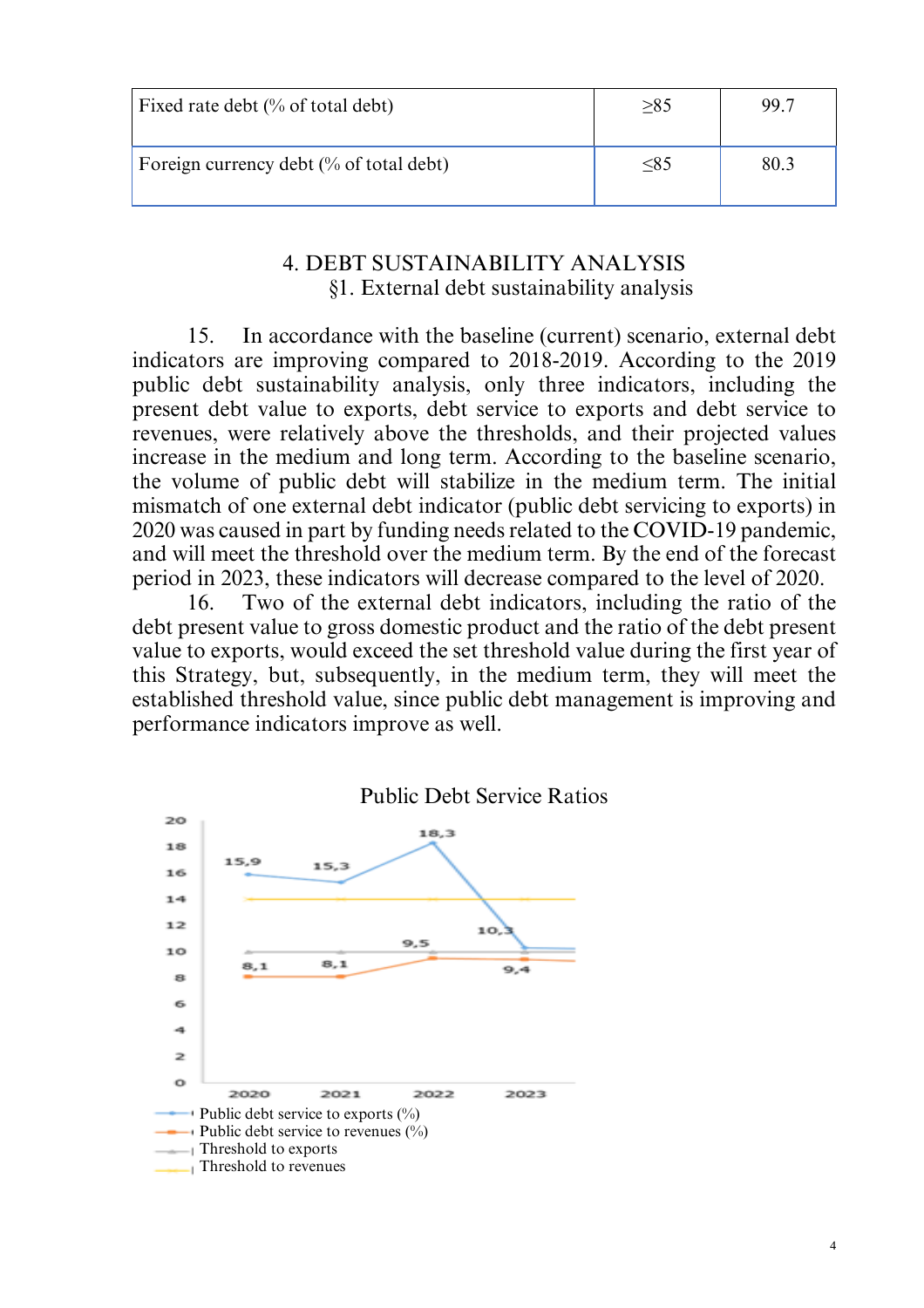

The baseline includes two indicators, the first one is stocks/ repayment capacity (debt to export ratio) and the second one is flow/liquidity (debt to export and debt to revenues ratio). The debt service to export indicator has a downward trend and would fall below a set threshold in the medium term. Another indicator, debt service to revenues ratio, remains below the threshold. Both repayment capacity indicators remain stable throughout the entire Strategy forecasting period. The initial debt-to-export ratio mismatch appeared marginally and partly due to new borrowings related to Covid-19. This ratio decreases to reach the corresponding threshold throughout the implementation period.

17. In the stress scenario, all external debt indicators exceed the respective thresholds. In this scenario, the mismatch in debt-to-exports and debt service-to-exports ratios is significant and indicates lack of debt sustainability. Non-compliant export cases are the most extreme and significant for these indicators. Under inadequate terms for exports, the debtto-export ratio reaches about 341 percent (against the threshold of 180 percent), while the debt-to-export ratio reaches 27 percent (versus the threshold of 15 percent) by the end of the horizon. An inappropriate contingent liability event also causes a deterioration in external debt sustainability. The trajectory of the external debt present value to gross domestic product ratio moves up by almost 11 percentage points against the initial level. In this regard, the Government of the Republic of Tajikistan will improve its debt accounting and management practices (especially for stateowned enterprises) and rebuild fiscal buffers to accommodate its growing contingent liabilities.

#### §2. Public Sector Debt Sustainability Analysis

18. Under the current baseline scenario, the general public borrowings attraction and management is improving and carries a lower risk compared to 2019. The public debt burden indicator (actual cost of total debt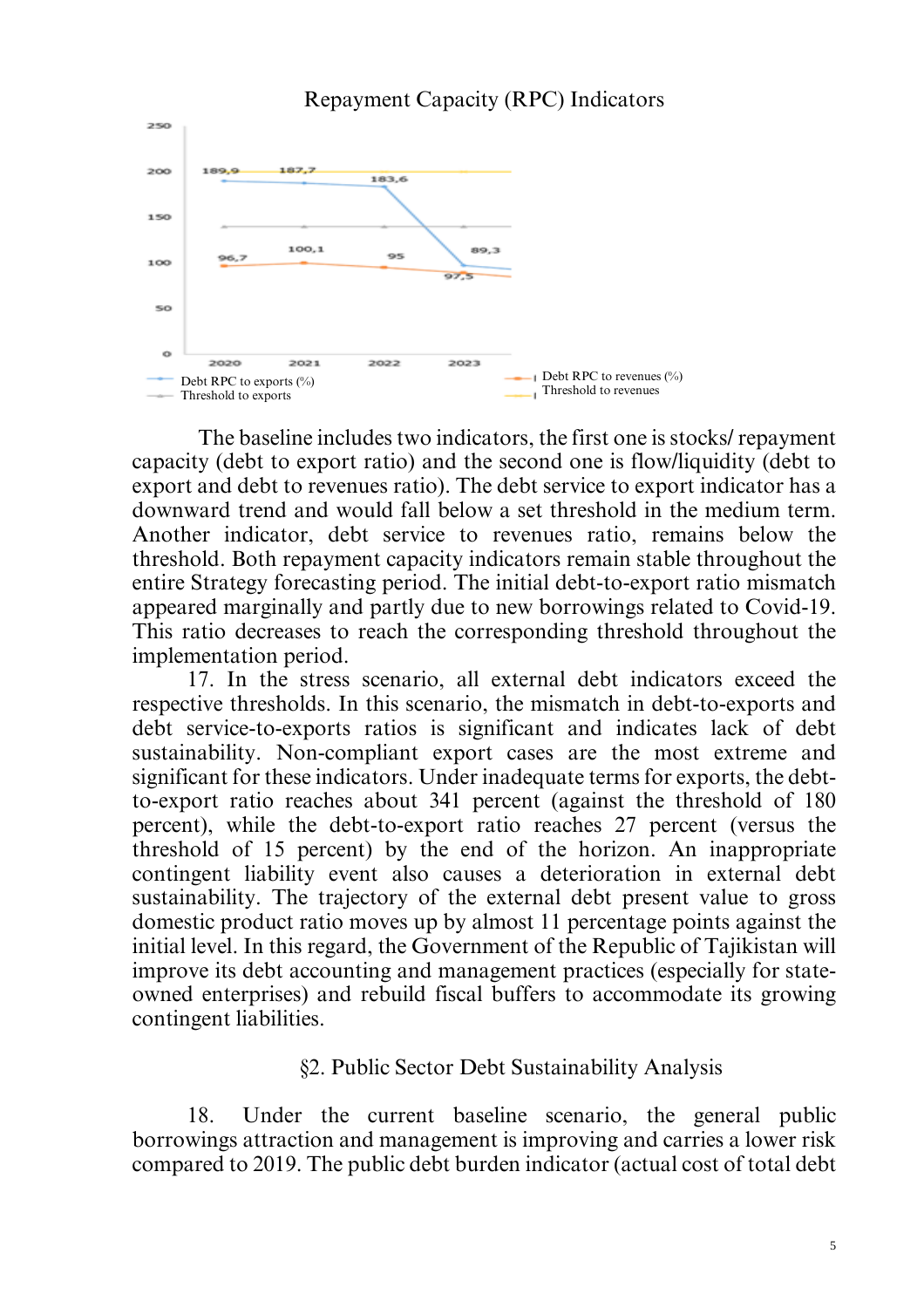to gross domestic product) is stabilizing and in the medium term remains below the threshold, which is set at 60 percent of gross domestic product.

19. According to this scenario, the standardized sensitivity analysis includes less risk, since the indicators in stress scenarios during this period remain below the established threshold. This condition brings the total contingent liabilities to the highest public debt levels. Such process could cause a deterioration in the base debt ratio, amounting to 12 percent by 2030. This situation predetermines the need to strengthen supervision over the activities of the state-owned enterprises and improve the borrowing policy in relation to the large infrastructure projects financing.

20. Macroeconomic assumptions under the current baseline scenario assume a lower state budget deficit in the medium term compared to 2019. Despite the fact that the real indicators of gross domestic product for 2020 exceeded the outcomes of debt sustainability analysis in 2019, the mediumterm growth projections were similar. The key difference is that the projected budget deficit in 2020 is higher, as the forecast includes lower revenues and increased public spending related to the COVID-19 pandemic. The forecasted indicators demonstrate the need to strengthen public budget in 2021-23, including under the fiscal indicators of the IMF Fast Track Facility Framework implementation. The external debt position will remain weak in 2020, according to the public debt sustainability analysis forecasts, but it is expected to gradually improve due to fiscal strengthening. Debt sustainability targets for the period 2021-2023 are summarized below as follows:

| Indicator                                                                                                 | 2021         | 2022                | 2023                |
|-----------------------------------------------------------------------------------------------------------|--------------|---------------------|---------------------|
| The Republic of Tajikistan' Public Debt<br>to Gross Domestic Product                                      | Below<br>60% | <b>Below</b><br>60% | <b>Below</b><br>60% |
| The Republic of Tajikistan' Public Debt<br>Servicing to Exports of Goods and<br><b>Services</b>           | Below<br>15% | <b>Below</b><br>15% | <b>Below</b><br>15% |
| The Republic of Tajikistan' External<br>Public Debt Servicing to the<br><b>Republican Budget Revenues</b> | Below<br>25% | Below<br>25%        | <b>Below</b><br>25% |
| The minimum level of concessions in<br>external borrowings                                                | 35%          | 35%                 | 35%                 |

Debt sustainability targets for the period of 2021-2023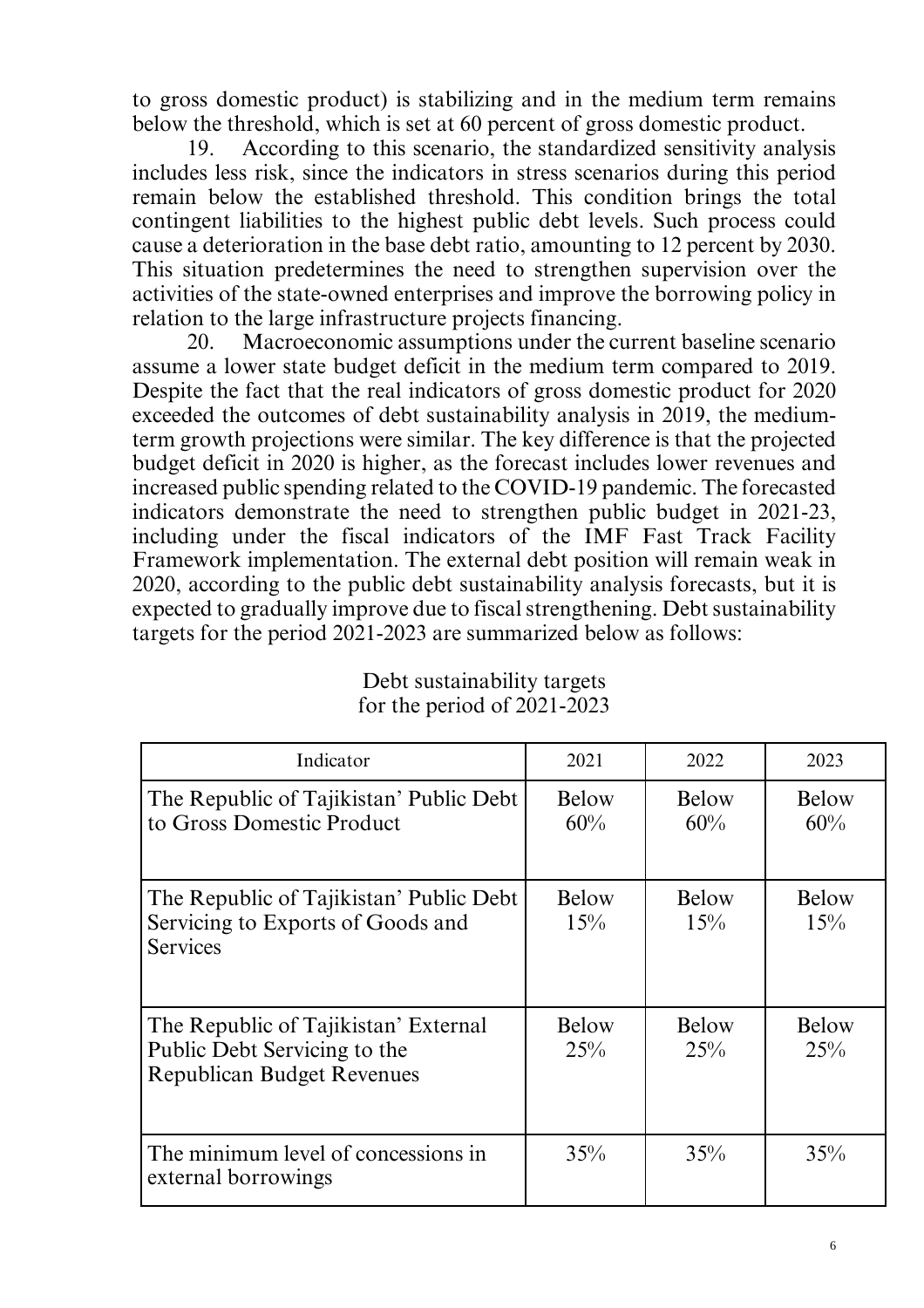| Issuance of public guarantees (somoni)                                                                 |                      |                      |                      |
|--------------------------------------------------------------------------------------------------------|----------------------|----------------------|----------------------|
|                                                                                                        |                      |                      |                      |
| Placement of state T-Bills on an auction<br>basis                                                      | $100\%$              | $100\%$              | $100\%$              |
| Share of government treasury bonds in<br>the total structure of annual<br>government securities issues | Positive<br>dynamics | Positive<br>dynamics | Positive<br>dynamics |

## 5. EXISTING STRUCTURE AND MACROECONOMIC FORECASTS, BUDGET INDICATORS RATIOS, PUBLIC DEBT TO GROSS DOMESTIC PRODUCT

21. The situation caused by the COVID-19 pandemic has resulted in a change in the forecasted macroeconomic indicators of Tajikistan for 2020.

| Indicator                                                               | 2016   | 2017   | 2018   | 2019   | 2020   | 2021   | 2022    | 2023    |
|-------------------------------------------------------------------------|--------|--------|--------|--------|--------|--------|---------|---------|
| <b>Gross Domestic</b><br>Product (million<br>somoni)                    | 54,471 | 58,910 | 68,844 | 77,354 | 83,517 | 92,640 | 102,894 | 114,972 |
| Real growth of<br>GDP $(in\%)$                                          | 6.9    | 7.0    | 7.3    | 7.5    | 4.7    | 7.6    | 7.8     | 8.0     |
| Foreign trade<br>turnover (mln.<br>USD)                                 | 3,930  | 4,410  | 4,224  | 4,524  | 4,528  | 4,902  | 5,142   | 5,376   |
| Including export                                                        | 899    | 922    | 1,073  | 1,174  | 1,218  | 1,310  | 1,426   | 1,519   |
| Import                                                                  | 3,030  | 3,488  | 3,151  | 3,349  | 3,309  | 3,593  | 3,716   | 3,857   |
| Inflation (in $\%$ )                                                    | 6.1    | 7.0    | 5.4    | 8.0    | 9.8    | 6.9    | 6.8     | 7.1     |
| Total state budget<br>revenues,<br>including grants<br>(million somoni) | 17,484 | 19,569 | 24,097 | 23,490 | 23,578 | 27,646 | 30,985  | 32,251  |

Forecasted Macroeconomic Indicators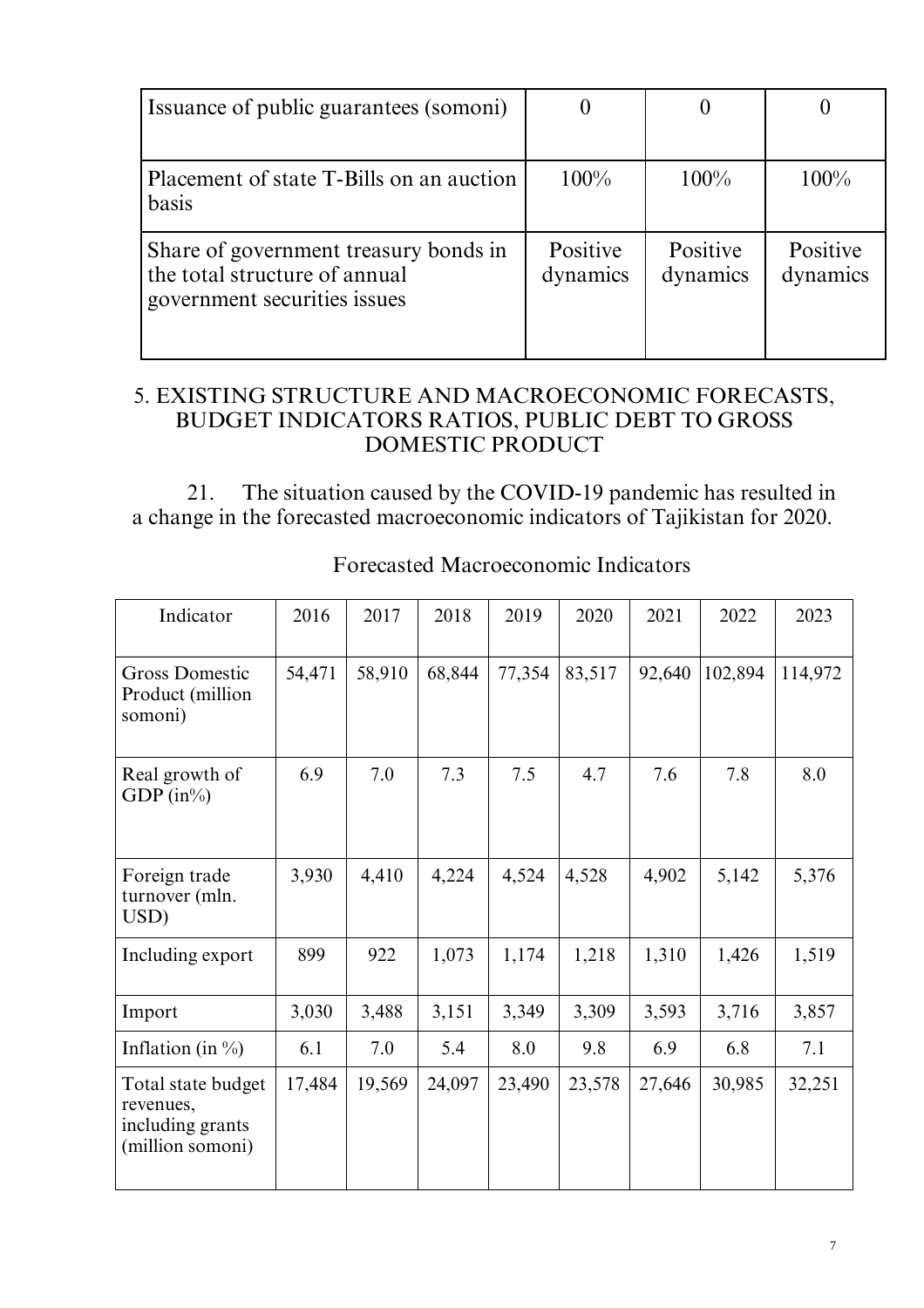| Interest costs<br>(million somoni)                     | 270.3 | 372.2  | 634.8  | 691.5  | 654.7  | 817.1  | 863.2  | 860.1  |
|--------------------------------------------------------|-------|--------|--------|--------|--------|--------|--------|--------|
| Total state budget<br>expenditures<br>(million somoni) | 1,818 | 19,863 | 24,178 | 23,665 | 26,043 | 28,109 | 31,500 | 32,826 |
| Total public debt<br>$(\% \text{ of GDP})$             | 44.8  | 51.5   | 48.8   | 44.9   | 45.5   | 44.71  | 42.64  | 43.78  |
| Including external<br>debt (in % to<br>GDP)            | 32.7  | 40.3   | 38.9   | 36.0   | 37.5   | 40.6   | 39.5   | 37.0   |
| Including<br>domestic debt<br>$(in\% of GDP)$          | 12.1  | 11.2   | 9.96   | 8.95   | 7.93   | 7.06   | 6.36   | 6.21   |

#### 6. RISK COST ASSESSMENT OF THE CURRENT DEBT PORTFOLIO

22. Depending on the goals, objectives and risks in public debt management, different strategies for public debt management are proposed, which are based on a comparative analysis of four borrowing strategy options.

23. The first option of the Strategy (C1) is the current strategy, the second option (C2) includes external concessional borrowing, the third option  $(C3)$  - development of the domestic securities market, the fourth option (C4) - external non-concessional borrowing.

| <b>Risk Indicators</b>     | 2020    | As of the end of 2023 |                |      |                |
|----------------------------|---------|-----------------------|----------------|------|----------------|
|                            | Current |                       | $C1$ $C2$ $C3$ |      | C <sub>4</sub> |
| Nominal Debt to GDP $(\%)$ | 41,3    | 49,7                  | 49,7           | 49.8 | 49.7           |

Options for the alternative debt management scenarios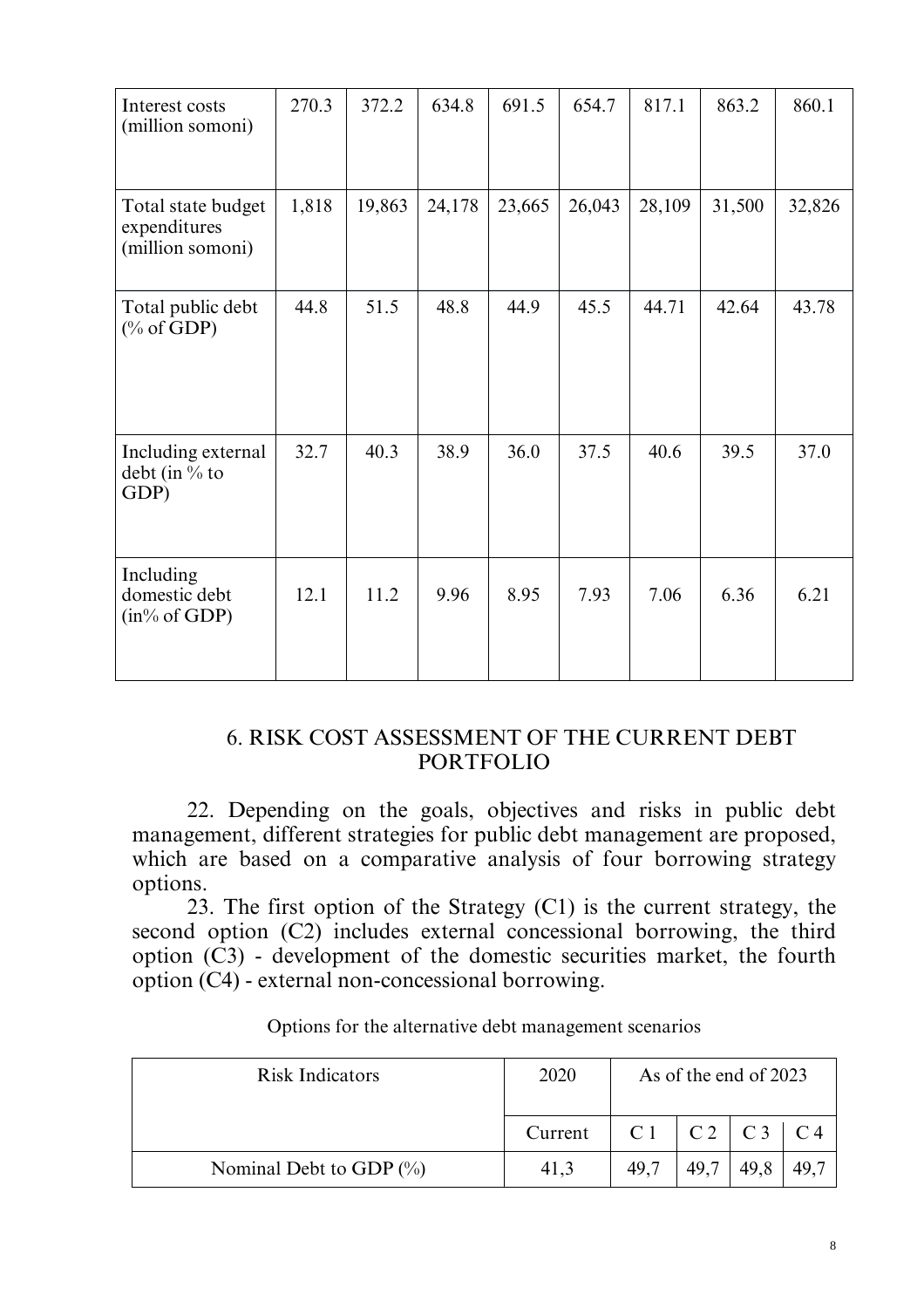| Net Debt Cost to GDP $(\%)$ | 34,7                                                                       | 37,9 | 36,3 | 38,2 | 37,4 |      |
|-----------------------------|----------------------------------------------------------------------------|------|------|------|------|------|
|                             | Interest payments to GDP $(\%)$                                            |      |      | 1,0  | 1,1  | 1,0  |
|                             | Implied interest rate                                                      |      |      | 2,3  | 2,6  | 2,3  |
| <b>Refinancing Risk</b>     | Debt within 1 year<br>$\frac{0}{6}$ of total)                              | 10,4 | 6,8  | 6,8  | 7,4  | 6,8  |
|                             | Debt within 1 year<br>$(\% \text{ of GDP})$                                | 5,2  | 3,4  | 3,4  | 3,7  | 3,4  |
|                             | Average time to the<br>external portfolio<br>maturity (years)              | 8,4  | 10,4 | 11,6 | 10,4 | 10,3 |
|                             | Average time to the<br>domestic portfolio<br>maturity (years)              | 1,7  | 1,7  | 1,7  | 1,7  | 1,7  |
|                             | Average time to the<br>total portfolio<br>maturity (years)                 | 7,3  | 9,8  | 10,9 | 9,6  | 9,6  |
| Interest rate risk          | Average time to<br>maturity (years)                                        | 7,1  | 9,6  | 10,7 | 9,5  | 7,0  |
|                             | Debt repayment<br>after 1 year (as a<br>percentage of the<br>total amount) | 14,2 | 9,4  | 9,4  | 9,9  | 33,2 |
|                             | Fixed rate debt for 1<br>year $(\%$ of total)                              | 95,8 | 97,1 | 97,1 | 97,1 | 73,3 |
|                             | <b>State Treasury Bills</b><br>$(T-Bills)$ (as a % of<br>the total amount) | 0,3  | 0,0  | 0,0  | 0,4  | 0,0  |
| Currency risk               | Debt in foreign<br>currency, % of total<br>debt                            | 79,9 | 91,4 | 91,4 | 90,1 | 91,4 |

24. Comparative analysis identifies the possibilities and options (combinations) of different borrowings with a number of quantitative target indicators for the medium term, the implementation of which will ensure the implementation of the Strategy.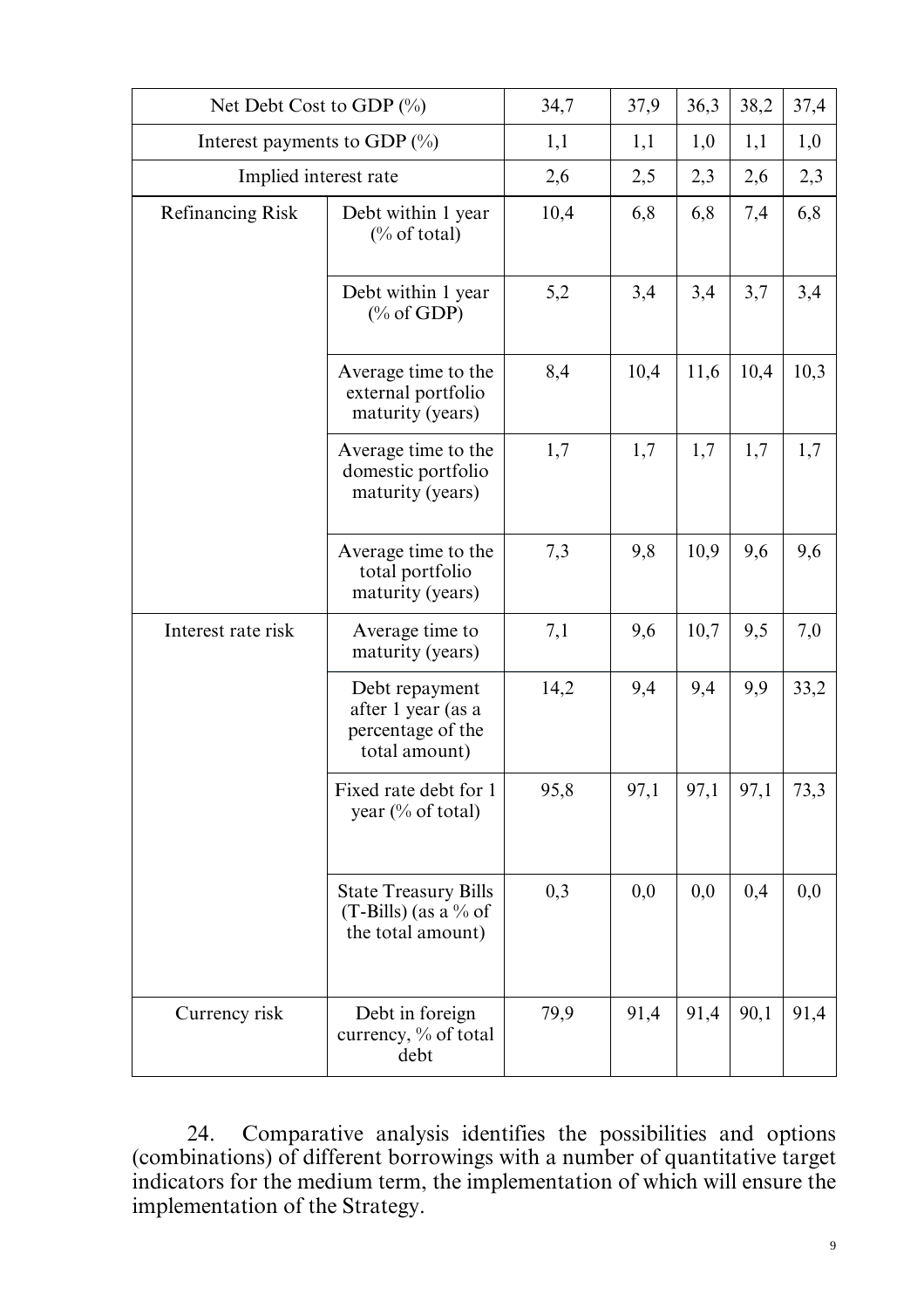25. The existing public debt volume in the Republic of Tajikistan, as well as the negative impact likelihood of external and internal factors, can create difficulties in servicing it. At the same time, other macroeconomic risks remain and external debt servicing without creating additional burden to the budget will depend on the stability of the foreign exchange inflows into the country, as well as on the policy conditions and requirements for attracting new loans and borrowings, and control and analysis of the spending effectiveness of the public loans and credits.

26. This Strategy pays special attention to the development of the state securities market, which is one of the priority areas of fiscal and monetary policy. The goal of this Strategy is not to attract a huge amount of domestic borrowings, but to gradually develop the state securities market, increase the number of investors, diversify types of domestic borrowings by issuing new securities with maturities ranging from 2 weeks to 3 years and, on the basis of this, to ensure the provision for public debt and development of the secondary securities market at a sustainable level. For this purpose, the rules for the issuance and circulation of state securities of the Republic of Tajikistan were developed covering such issues as regulation, placement and circulation of state securities.

27. To achieve the above-mentioned goals, the following conditions must be adhered to:

- the issuance plan should be linked to the needs of the annual budget for domestic funding, as well as the changing funding requirements of the Treasury accounts throughout the year. Financing of the budget deficit will be provided by items in addition to debt (such as grants, privatization revenues), and net foreign and domestic borrowings.

- to agree on a plan for the total volume of issuance, repayment, financing and estimated interest payments between the Main Departments of the state budget, public debt and attracting public investments, and the Central Treasury of the Ministry of Finance in order to ensure a wellbalanced state budget.

28. Due to the fact that the existing structure of commercial banks liabilities does not allow them to make long-term investments, the Ministry of Finance was proposed to revise the validity periods of state treasury bills. Based on it, short term practical measures will be introduced to align the validity period of the state treasury bills with the maturity of the certificates of deposit of the National Bank of Tajikistan, which is 56 days. That is, 6-8 week state treasury bills or 3-month state treasury bills will be considered for revision and to be offered in sequential multiple and more frequent auctions.

29. The domestic public debt structure as of October 1, 2020 includes only state treasury bills, as well as state securities allocated by financial institutions in exchange for debt claims on cotton farms, which are also part of the domestic public debt portfolio.

30. The terms of circulation of public debt securities issued to cover debts of cotton farms, recapitalization of the National Bank of Tajikistan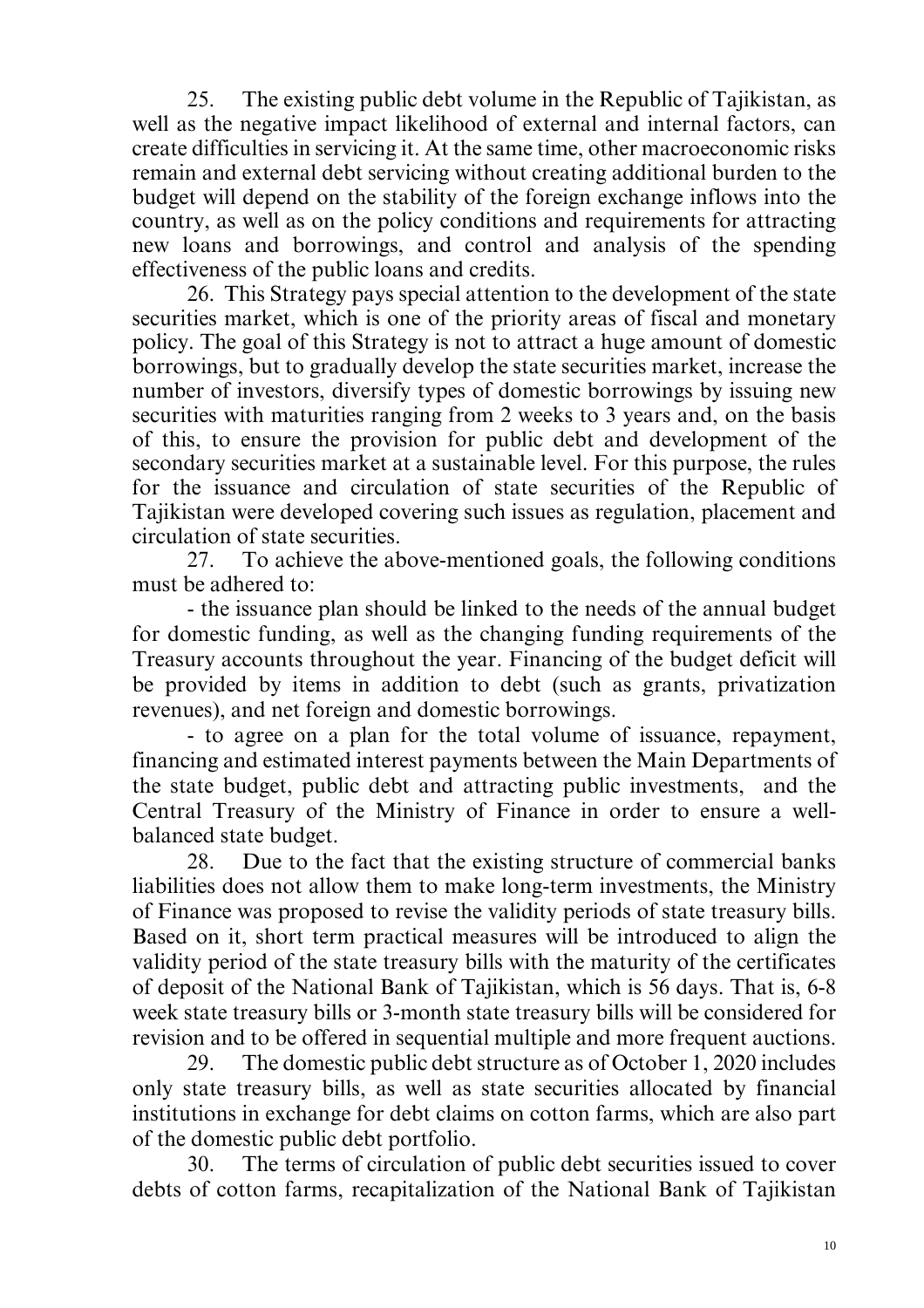and capitalization of the Open Joint-Stock Company "Agroinvestbank" currently prevent them from entering the securities market. However, payments on public debt securities can be financed by a corresponding increase in the regular state treasury bill program over the coming years. This will lead to the gradual conversion of non-marketable domestic public debt bonds to the marketable bonds.

31. As the Republic of Tajikistan went through the process of becoming a member of international financial institutions, the membership fee in the form of promissory notes was drawn up. Taking into account that such membership contributions are made directly from the budgetary funds, the promissory notes with the value of 1.2 billion somoni will be excluded from the public debt accounting.

# 7. POTENTIAL BORROWING SOURCES

32. During the implementation of the Strategy, the borrowing sources will generally remain as they were. The main sources of external borrowing, as previously, will be loans provided by the International Monetary Fund, World Bank, Asian Development Bank, Islamic Development Bank, Arab Funds, European Bank for Reconstruction and Development, Asian Infrastructure Investment Bank and the People's Republic of China. In the medium term, the intention is to use recently attracted loan funds with a floating interest rate.

33. Bilateral external borrowing financing is expected to continue the trend of financing normally provided by multilateral lenders and will remain largely unchanged over the next three years. During the implementation of the Strategy, it is assumed that the trend of borrowing increase and its diversification across countries will continue. In this context, the possibilities for attracting concessional loansto implement top priority projects, including the construction of the Roghun Hydroelectric Power Plant, will be considered.

34. In subsequent periods, borrowings through the issuance of Islamic bonds to meet the growing needs of the state for additional funds to implement large infrastructure and energy projects are of particular interest due to a range of advantages they carry, including the potential of attracting quite large funds, no need for the request of resources and implementation of any soft activities on the part of the Republic of Tajikistan and potentially short timelines for raising the funds. At the same time, the continuation of the policy of borrowing from international markets would require the government to improve its debt management system in case of receiving large sums of money, since insufficient disbursement capacity can lead to ineffective storage of funds in the government's accounts and the accrual of interest on debt on bonds.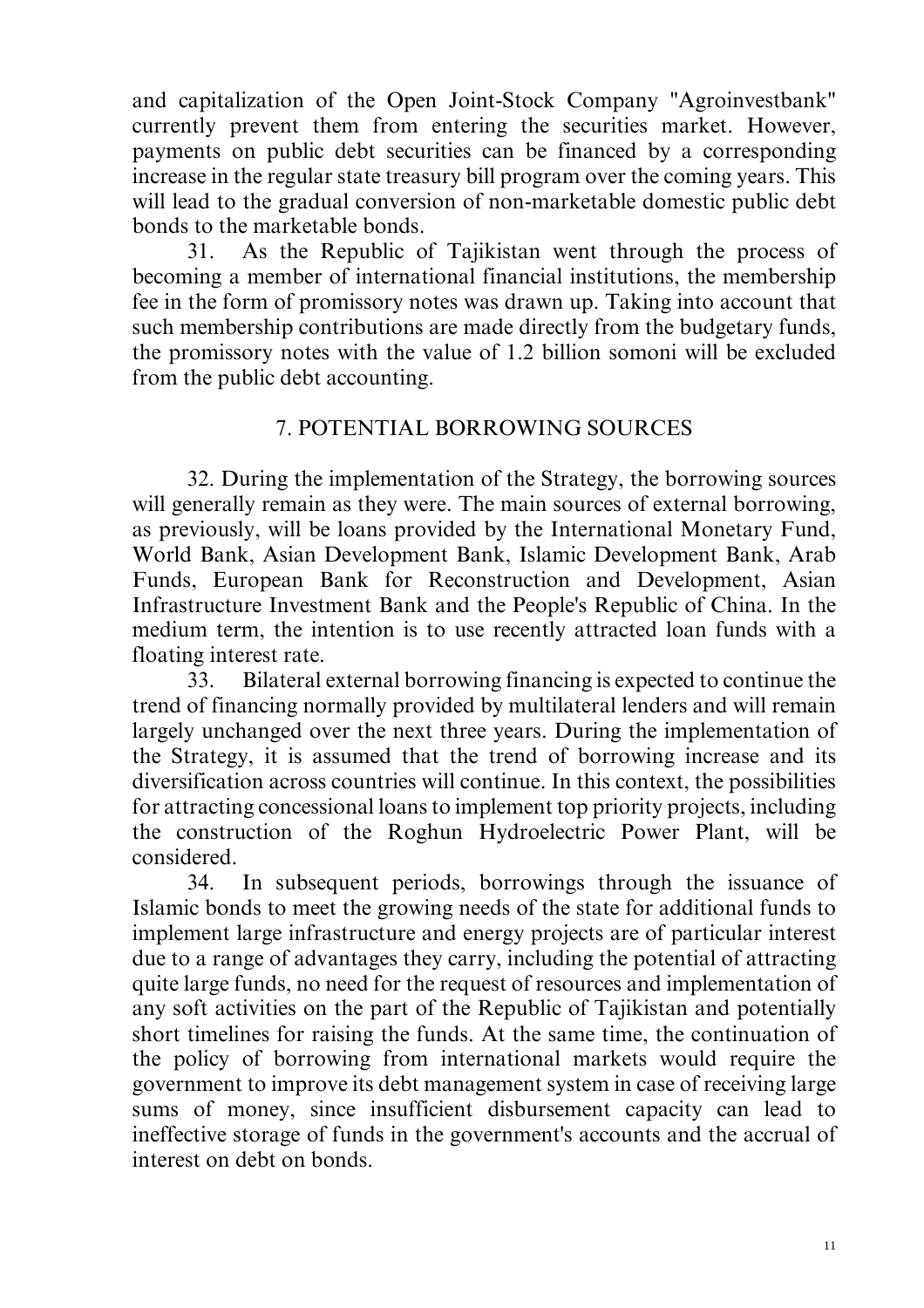35. Financing from domestic sources will be offered to financial market participants through the issuance and placement on the domestic financial market of state securities and state treasury bills with maturities over 3 months at competitive interest rates. State Treasury bills will be placed at a discount price and redeemed at par. Over the next three years, the share of financing from domestic debt instruments is expected to increase.

## 8. PREFERRED STRATEGY DESCRIPTION

36. For the effective public debt management of the Republic of Tajikistan for the period 2021-2023, it is advisable to implement the strategy of concessional external borrowing with a gradual increase in the volume of borrowing from domestic sources and with terms and conditions acceptable to the state budget. Using this practice, i.e. the attraction of external concessional loans and the use of domestic resources, depends on the situation with the COVID-19 pandemic and its impact on the national economy sectors and the reduction in income sources. This version of the strategy, which will be implemented over the period of 2021-2023, will allow maintaining a sustainable level of external debt and its timely servicing.

37. This Strategy analyzes and introduces measures related to the significant amount of public debt of the Republic of Tajikistan, improving the quality of public debt management and achieving sustainable debt level through the effective and targeted use of attracted resources, as well as minimizing debt service costs in a long term.

38. Attracting concessional loans is considered to be an important focus area of the Strategy. The multilateral lenders are the international financial institutions that provide support to the economic development of the Republic of Tajikistan. The main objective of international financial institutions providing concessional lending funds is to ensure the development of the social, industrial, transport and other economic sectors of the Republic of Tajikistan.

39. In accordance with this Strategy, when attracting external borrowings, preference is given to concessional loans with at least 35 percent of the grant element.

40. In 2020, the devaluation of the somoni against the US dollar continued, which was influenced by the predominance of imports over exports, the depreciation of the currencies of the main trading partners and a number of other factors. The official exchange rate of the somoni to the US dollar as of October 1, 2020 was 10.3294 somoni per 1 US dollar against 9.4298 somoni for the same period in 2019. The devaluation of the national currency affected the cost of the public debt servicing. Due to the predominance of loans in foreign currency in the public debt structure, there is an annual foreign exchange risk. The continuing weakening of the national currency position to the US dollar over the past few years has been